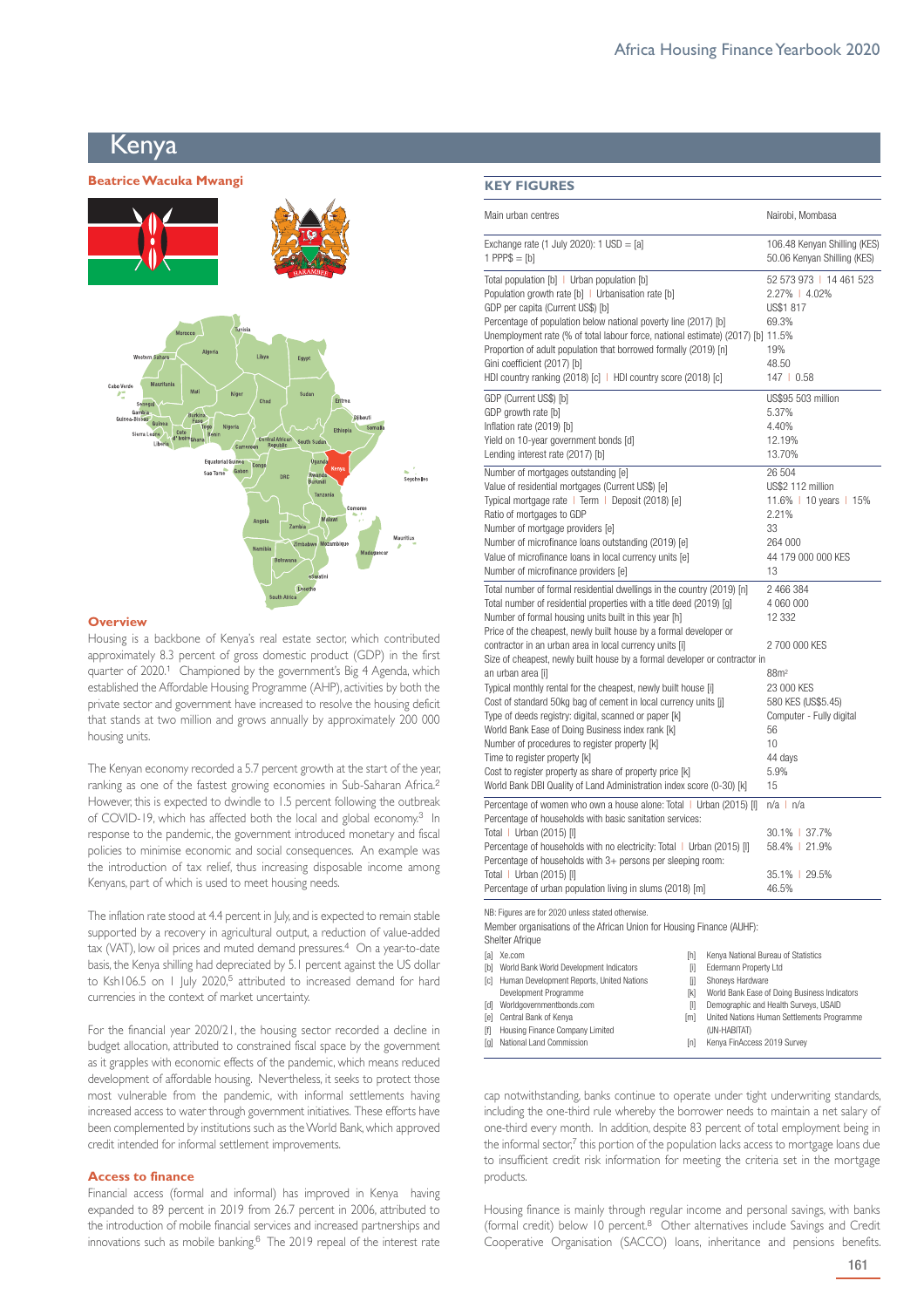Individuals can purchase a residential home or secure a mortgage by using 40 percent to a maximum of KSh7 million (US\$65 738) and 60 percent of their pension savings, respectively. Mortgage uptake has remained relatively low with the number of mortgage accounts at 26 504 against a total adult population of approximately 23 million people,<sup>9</sup> and the mortgage to gross domestic product (GDP) ratio at 3.2 percent in 2017 compared to countries such as Namibia at 20 percent.<sup>10</sup> This is attributed to relatively high interest rates and unavailability of long tenors making the terms unfavorable for the majority of households, amid low income levels. There were approximately 33 institutions extending mortgages at variable interest rates for different loan periods in 2018.<sup>11</sup>

Construction finance is mainly sourced from bank loans, equity or debt investment from development financial institutions and structured products. Nevertheless, bank dominate with more than 95 percent of funding being sourced from banks and only five percent from capital markets. The funding is at a relatively high cost (up to 18 percent per annum) resulting in a low supply of housing units and a high development cost, which are passed on to the end buyers thus compromising housing affordability. This has prompted increased developer focus on cash payment options incentivised through discount rates to enable access to buyer deposits and progress payments as an affordable form of construction finance, and a way to overcome the time delays caused by slow land titling. This delays the availability of offtake finance, altering project timelines.

The Kenya Mortgage Refinancing Company (KMRC) was established to support the affordable housing programme. The facility offers primary lenders cash for onward lending to households at an interest rate of five percent, thus enabling lenders to extend home loans capped at KSsh4 million (US\$37 565) for property within Nairobi Metropolitan Area and KSsh3 million (US\$28 174) elsewhere, at seven percent.<sup>12</sup> The facility, which has raised funds from financial institutions, also plans to issue bonds in the capital markets. The facility will require vigorous fundraising to ensure sustainability of the lending rate, given the relatively high number of outstanding non-performing mortgages at KSh38.1 billion (US\$257.8 million) in 2018.<sup>13</sup> Otherwise, once the initial capital is exhausted, the facility could revert to the market rate of approximately 13.1 percent. Mortgage firms have shied away from writing housing loans, mainly due to a lack of long-term deposits in the industry to match them. KMRC will thus feed the lenders with long-term funding boosting housing finance.

# **Affordability**

The home ownership and rental rate in urban areas stands at 21.3 percent and 78.7 percent, respectively. Low levels of home ownership are attributed to the unaffordability of housing units in the wake of spiking house prices, resulting from the high cost of land, construction costs and other costs such as the professional costs that developers must recover. Nationally, the rental market lacks formal supply with 88.5 percent being supplied through individual investors.<sup>14</sup> The bulk of the rental stock is characterised by low quality and low levels of compliance, aimed at minimising development costs and enhancing affordability.

The affordability problem has been exacerbated by the ongoing pandemic which has resulted in job losses as organisations restructure their business models. This has affected households' ability to cater for their housing needs with approximately 21.5 percent of both formal and informal renting households unable to pay rent.<sup>15</sup> The number of mortgage defaulters has also continued to rise through the pandemic, as is evidenced by Kenya Commercial Bank's deteriorating ratio of nonperforming mortgage loans from 8.3 percent in Q1 2020 to 10.3 percent in Q2 2020,<sup>16</sup> attributed to constrained income levels.<sup>17</sup>

The National Housing Development Fund was expected to provide guaranteed offtake to developers and enable end-buyer uptake through a long-term subsidised Tenant Purchase Scheme and low interest rate mortgage loans. Unlike the initial structure, which involved a mandatory levy, the fund has since been restructured allowing individuals to voluntarily save a minimum of KSh200 (US\$1.9) monthly towards home ownership.<sup>18</sup> This has crippled mobilisation of adequate funds and compromised the affordable financing plans.

In the wake of strict underwriting rules by banks especially when lending to the informal sector, KMRC is expected to partially resolve this by lending at a subsided rate to Kenyans earning below KSh150 000 (US\$1 409) monthly, through primary

# **COVID-19 response**

The first COVID-19 case in Kenya was reported in March 2020, leading to unprecedented actions locally including border closures, curfews, quarantining and cessation of movement in and out of selected cities for approximately 180 days. The President directed the National Treasury to implement immediate relief measures targeting individual taxpayers, businesses and investments, with an aim of increasing disposable income among Kenyans.

Both government and lenders launched a plethora of policies to support borrowers and lenders:

- **n** The cash reserve ratio was lowered by one percentage point to 4.25 percent to increase the available cash for on lending;
- The Central Bank Rate was reduced to 7.25 percent from 8.25 percent thus reducing the cost of borrowing;<sup>30</sup>
- CBK extended the maximum tenor of repos to 91 days to enable banks to accommodate customers for longer periods;<sup>31</sup>
- Banks issued extensions to borrowers for repayments and other restructuring arrangements; and
- n One hundred percent tax relief was provided for persons earning up to KSh24 000 (US\$225) monthly.<sup>32</sup>

A bill was also drafted by the Senate proposing a loan and mortgage moratorium and preventing lenders from imposing penalties or credit reference bureau listings for borrowers unable to meet their monthly payment obligations. The bill also included a directive for landlords to enter into tenancy agreements with tenants unable to meet rent obligations until after the pandemic.<sup>33</sup> However, the bill is yet to be enacted and is thus unlikely to achieve its intended purpose.

Informal settlements have had increased access to water through county government initiatives to provide this. These efforts have been complemented by private sector players and the World Bank, which approved credit of KSh16.0 billion (US\$150 million) intended for improvement of informal settlements.<sup>34</sup>

lenders such as cooperatives. The loans will be directed towards home purchase, thus boosting households' housing affordability.

The government has supported housing affordability through policy reforms such as expanding individual tax rate bands and increasing the individual annual personal relief by 70 percent to KSh28 800 (US\$270) with the aim of increasing disposable income, part of which is for meeting household needs.<sup>19</sup> In addition, banks are restructuring housing loans to ease the financial burden on borrowers.

## **Housing supply**

The incoming supply of housing units stands at approximately 50 000 housing units a year with only two percent of this being for the low income market against an annual demand of 250 000 units. However, the value of residential buildings approved in the first two months of the year increased to KSh63.2 billion (US\$593.5 million) from KSh20.8 billion (US\$195 million) for the same period last year, attributed to the clearing of the backlog created in 2019 due to delays with the Nairobi City County technical planning committee.<sup>20</sup>

The AHP is a government initiative under the Big 4 Agenda, aimed at delivering 500 000 affordable housing units by 2020. The government is working with several Chinese companies as developers and continues to lobby for partnerships with local strategic partners in implementing the projects. AHP introduced incentives such as a 50 percent corporate tax break for developers of over 100 units and exemption of VAT on importation and local purchase of goods for the construction of houses under the scheme. Nevertheless, delivery of units has been sluggish with approximately 228 units delivered, suggesting that the programme will fall short of its 2022 target.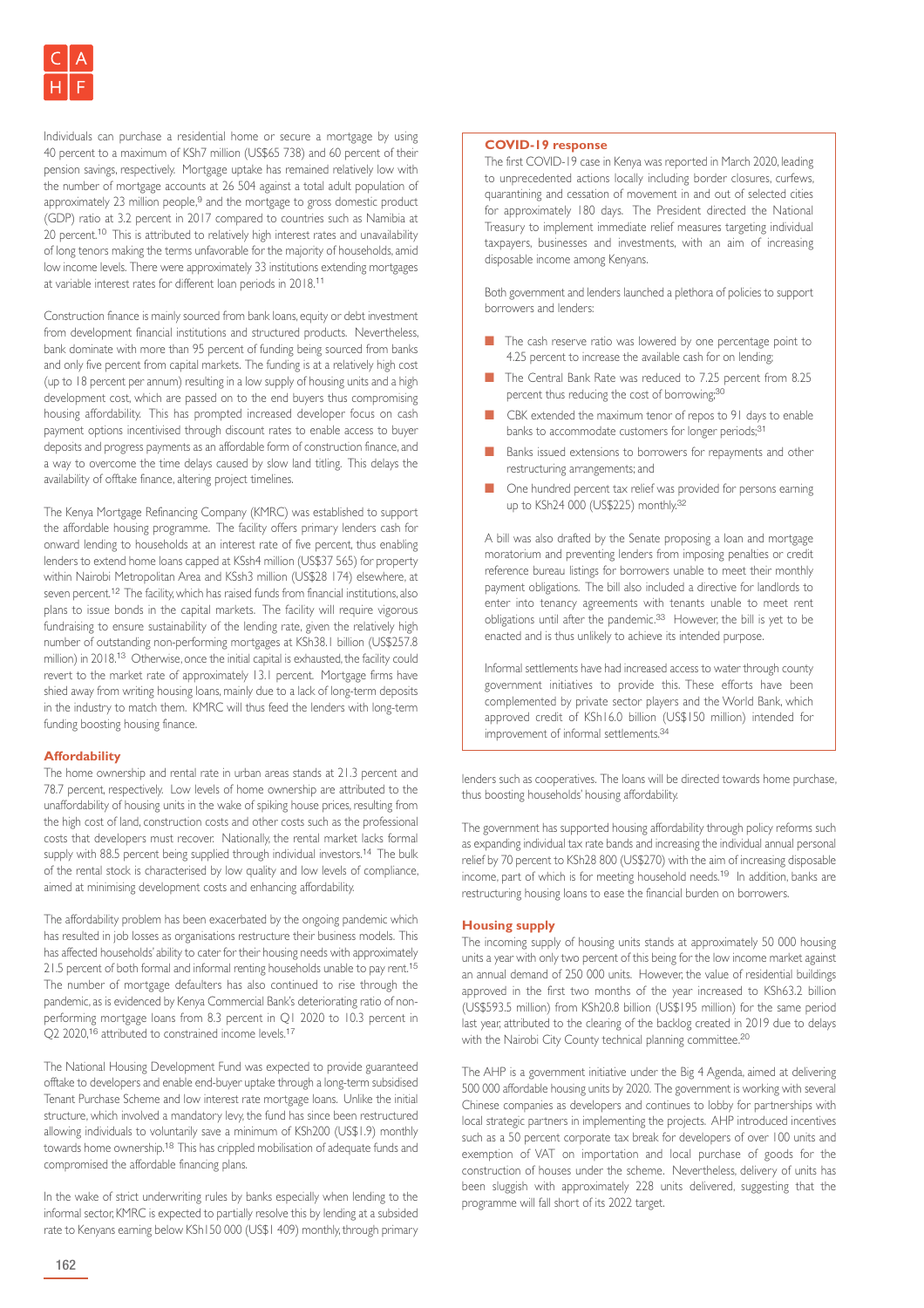#### **KENYA**



Annual income profile for rural and urban households based on consumption (PPP\$), 2019

**- - -** Average annual household income needed for the cheapest newly built house by a formal developer, 2019 **••••** Average annual household income using expenditure, 2019 (PPP\$)

Source: https://www.cgidd.com/ (2020)

Current hurdles to increasing the supply of affordable housing include high costs resulting from the housing construction value chain with key drivers being land and titling; bulk and internal infrastructure provision; inefficient planning; zoning and land registration systems; and land speculation that continue to restrict access to well-located land for development; lack of project finance as investors hold back monies amid market uncertainty; and reduced revenue inflows and disruption of supply chains due to the pandemic. To cushion developers, the government reduced VAT from 16 percent to 14 percent,<sup>21</sup> and reduced the corporate income tax rate for resident companies from 30 percent to 25 percent.<sup>22</sup> Institutions have continued to invest in the sector, such as Shelter Afrique partnering with Karibu Homes, a large-scale affordable housing developer.

The government has made commendable progress in driving housing supply. However, in order to accelerate housing provision the government needs to take a number of steps, including: encouraging the use of alternative building materials to lower construction costs and thus achieve affordable houses; reviewing the public private partnership framework to enhance effectiveness; fast-tracking incentives; investing in urban planning to enhance sustainability; and providing infrastructure, the lack of which is due to limited budget allocation to local governments that has crippled the opening up of areas for development.

#### **Property markets**

The real estate sector (residential and non-residential) grew by 4.3 percentage points in Q1 2020, 0.5 percentage points lower than Q1 2019, attributable to a decline in activity amid a tough financial environment.<sup>23</sup> House prices contracted by 0.2 percent in Q2 2020. Apartments accounted for 75.6 percent of the concluded sales, attributed to affordability, with detached units accounting for 24.4 percent. Mid and high-end markets accounted for 75 percent and 7.8 percent of the sales, respectively, reinforcing buyers' search for affordability.<sup>24</sup> Rental prices have declined, attributed to pressure on landlords to offer discounts amid reduced disposable income.<sup>25</sup> Despite reduced development activities, the value of residential building approvals in the first two months of the year increased by 204 percent, attributed to clearing of the backlog by the committee.<sup>26</sup>

Land as an asset class has remained resilient over the long term, having recorded an annualised capital appreciation of 1.4 percent, supported by growing demand mainly in satellite towns, fuelled by affordability of development land and improving infrastructure.<sup>27</sup> Factors shaping the sector include: digitising the Lands Ministry thus speeding up land transactions processes; government land repossession of unclaimed and grabbed land aimed at increasing confidence in the fraud-ridden sector; and implementing land management reforms.

The overall impact of the pandemic on the property market will be determined by how long it lasts, and the impact of government intervention through fiscal policies. Constrained income has led to homebuyers and renters having less to spend on housing, leading to slow uptake, lower home prices and market rents. Institutions will remain cautious through the current economic uncertainty. Developers are opting for alternative sources of finance such as bonds, partnerships with foreign investment institutions, and local pension funds for

projects within both the upper and affordable housing markets. In the short term, the slowdown in construction activities will accelerate movement of existing property inventory, facilitating a demand-supply equilibrium in the upper market. However, for the affordable housing market, this is expected to increase the existing housing deficit.

#### **Policy and legislation**

The government has developed affordable housing project specifications and partnered with developers as well as facilitated an enabling environment for the latter to undertake the projects independently. Several incentives including breaks were introduced with the aim of encouraging the delivery of these projects. However, despite being anchored within the law, there has been failure to fasttrack incentives and the lack of clarity on the how to access these incentives.

Bureaucracy and slow approval processes continue to hurt the housing sector, an example being the pandemic bill drafted by the Senate aimed at introducing socioeconomic measures to cushion borrowers and tenants. Despite being drafted in April, the bill is yet to be adopted by Parliament and is thus unlikely to achieve its intended purpose. In addition, although the Ministry of Housing established the Integrated Project Delivery Unit as a single point of regulatory approval for developments, infrastructure provision and developer incentives, to date the unit is pending operationalisation, which is a setback for the AHP.

In Kenya, property ownership rights exist as freehold, leasehold and communityowned land. Freehold gives the holder absolute ownership of land for life. For leasehold, property rights are transferred from the lessor, usually the government, to the lessee for a maximum of 99 years.<sup>28</sup> Once the period lapses, the lessor can either renew the lease or the land reverts back to the government. Land is communally owned where there are unwritten land ownership practices, and the land rights are held in trust by community leaders or by the county.

The supply of affordable serviced land is inadequate amid soaring prices in urban areas, with Nairobi recording an eight-year compounded annual growth rate of 13.5 percent,<sup>29</sup> leading to increased development costs that challenge achieving affordable housing. To alleviate this, the government is undertaking land swaps and has established a land bank to access strategically located land for investors and other government housing projects. The Ministry of Lands has digitised its land records for transactions such as searches, application for registration of documents, transfer of ownership or lease, caution and withdrawal of caution in Nairobi City. This has minimised human interference, saving time through eased processes and boosting land transactions and reducing delays experienced by developers during the pre-construction period. Transactions have been further simplified by the Stamp Duty Regulations through which permits for valuations may either be done by a government valuer or a private valuer appointed by the Chief Government Valuer, thus speeding up land and building transfer processes.